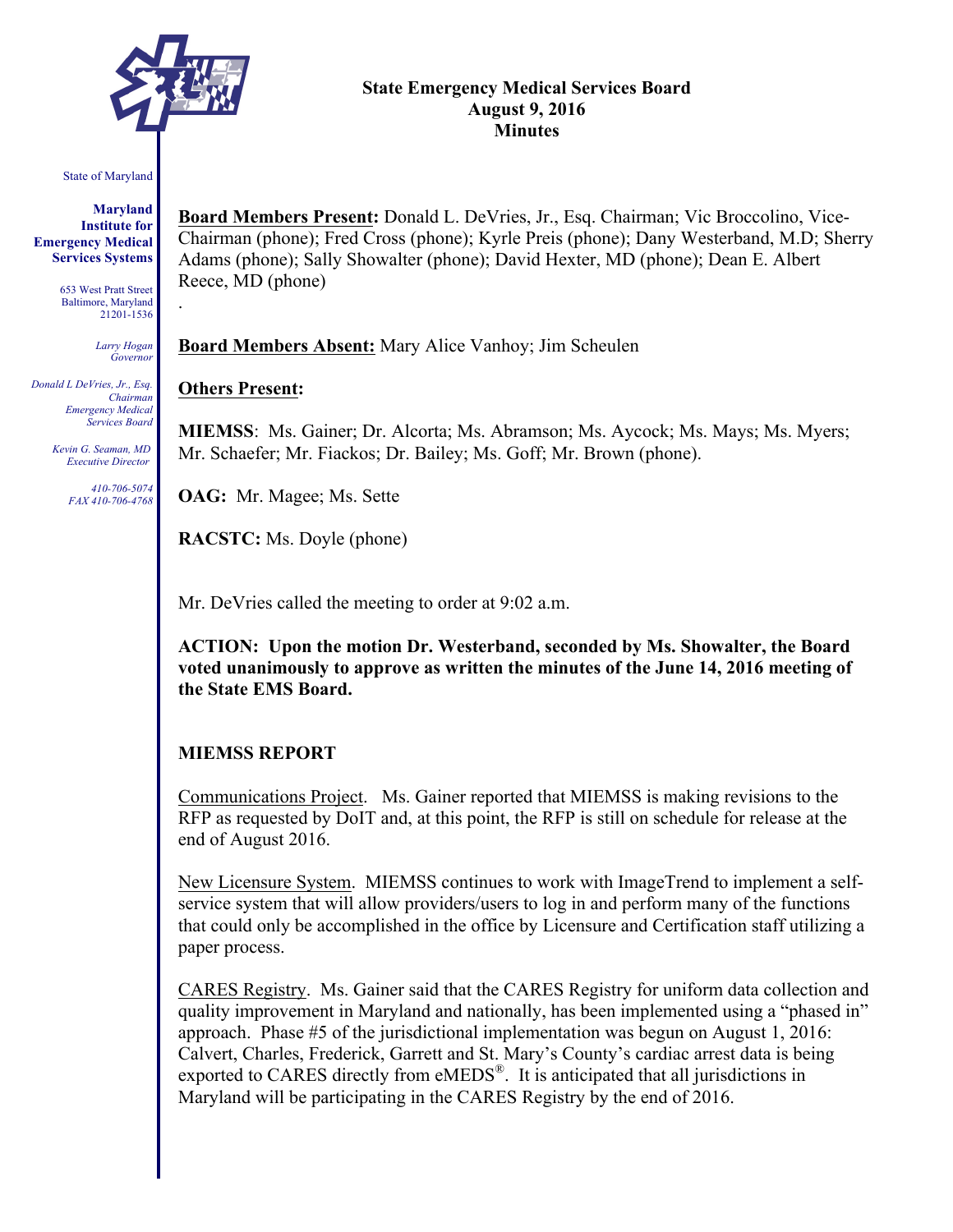Hospital Designations/Re-designations. Ms. Gainer gave a status update on current and future hospital specialty center regulations, designations and re-designations.

Base Stations: MIEMSS has completed the site survey re-designation process on the thirteen (13) Base Stations due for re-designation in 2016.

Primary Stroke Centers: There are twenty-five (25) hospital specialty centers due for Primary Stroke Center re-designation in 2017.

Trauma Centers: The Adult Trauma Standards Workgroup is finalizing revisions to the COMAR Trauma Center Standards.

Freestanding Medical Facilities (FMF). Ms. Gainer said that the proposed regulations for hospital conversion to a FMF will be presented to the Board for information today.

**RACSTC:** No report

**MSPAC:** A written report was submitted.

**MSFA:** No Report

# **OLD BUSINESS** N/A

## **NEW BUSINESS**

## Freestanding Medical Facility Regulation. Ms. Myers, Ms. Sette

A copy of the proposed FMF regulation was distributed.

Ms. Myers said that hospitals do not currently need to notify or consider the impact on emergency medical services when deciding to close or reduce services provided. SB 707 exempts the conversion of a licensed general hospital to a freestanding medical facility from the requirement to obtain a Certificate of Need (CON) and establishes the procedures for obtaining an exemption. To qualify for an exemption, the conversion must not be inconsistent with the State Health Plan; must result in the delivery of more efficient / effective health services; and must be in the public interest. Further, the EMS Board must make a determination that the conversion will maintain adequate and appropriate delivery of emergency care within the Statewide EMS System.

Ms. Sette said the role of the EMS Board is to advise MHCC on the impact of conversion from a full service hospital to a freestanding medical facility on EMS resources and the delivery of adequate and appropriate emergency medical care. She said the proposed regulation identifies the factors the EMS Board will consider in making such a determination. The draft regulation will be posted to the MIEMSS website for informal comment in advance of MIEMSS seeking approval from the Board to publish the draft in the *Maryland Register*.

Any questions regarding the proposed regulation should be directed to Ms. Lisa Myers, MIEMSS' Director of Cardiac and Special Programs at: *Imvers@miemss.org* or by calling 410-706-4740.